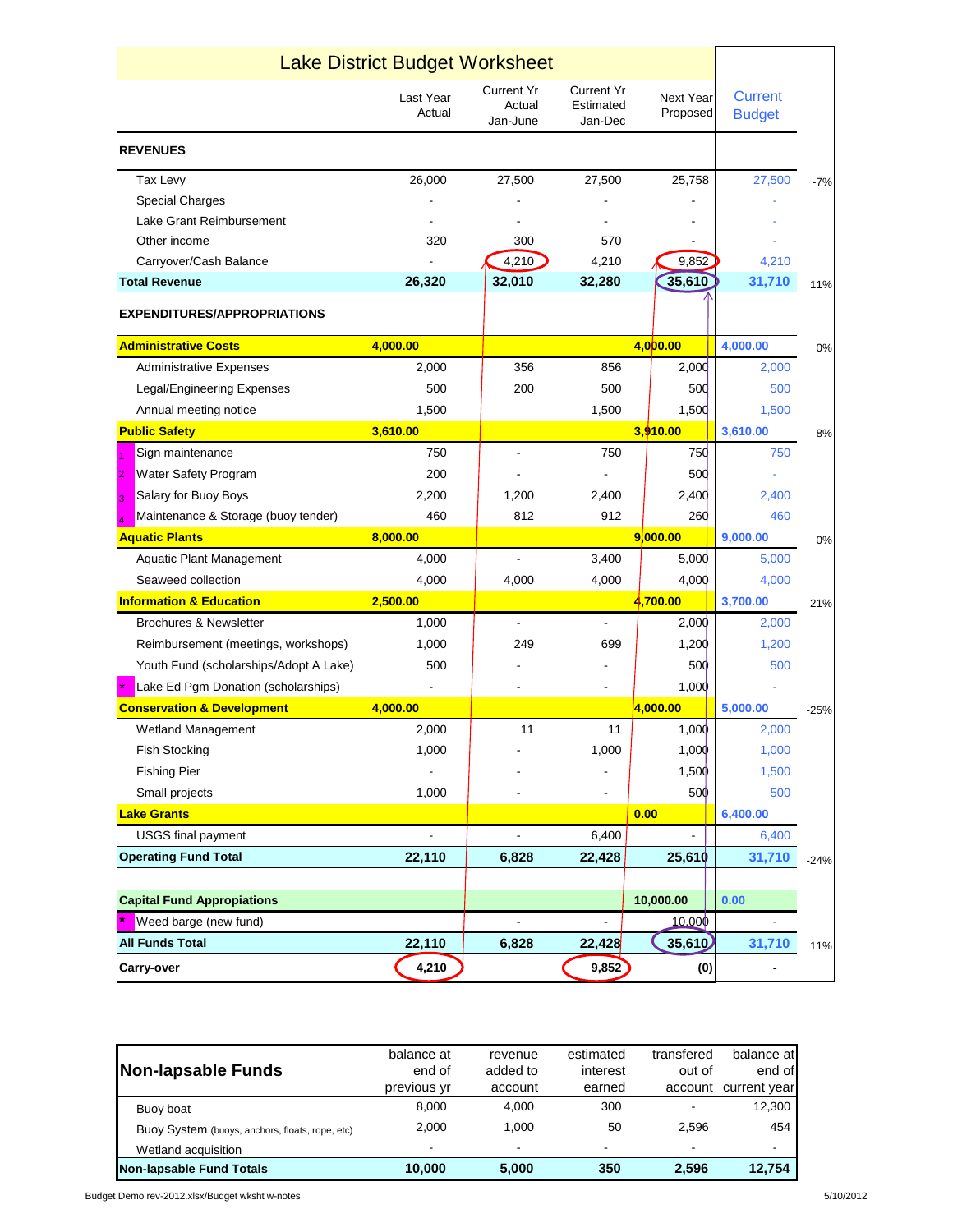|                                                          | <b>Lake District Budget Summary</b> |                                         |                                           |                              |
|----------------------------------------------------------|-------------------------------------|-----------------------------------------|-------------------------------------------|------------------------------|
|                                                          | Last Year<br>Actual                 | <b>Current Yr</b><br>Actual<br>Jan-June | <b>Current Yr</b><br>Estimated<br>Jan-Dec | <b>Next Year</b><br>Proposed |
| <b>REVENUES</b>                                          |                                     |                                         |                                           |                              |
| Tax Levy                                                 | 26,000                              | 27,500                                  | 27,500                                    | 25,758                       |
| Other income                                             | 320                                 | 300                                     | 570                                       |                              |
| Carryover/Cash Balance                                   |                                     | 4,210                                   | 4,210                                     | 9,852                        |
| <b>Total Revenue</b>                                     | 26,320                              | 32,010                                  | 32,280                                    | 35,610                       |
| <b>EXPENDITURES/APPROPRIATIONS</b>                       |                                     |                                         |                                           |                              |
| <b>Operating Expenses</b><br><b>Administrative Costs</b> | 4,000                               | 556                                     | 2,856                                     | 4,000                        |
| <b>Public Safety</b>                                     | 3,610                               | 2,012                                   | 4,062                                     | 3,910                        |
|                                                          |                                     |                                         |                                           |                              |
| <b>Aquatic Plants</b>                                    | 8,000                               | 4,000                                   | 7,400                                     | 9,000                        |
| Information & Education                                  | 2,500                               | 249                                     | 699                                       | 4,700                        |
| <b>Conservation &amp; Development</b>                    | 4,000                               | 11                                      | 1,011                                     | 4,000                        |
| <b>Lake Grants</b>                                       |                                     |                                         | 6,400                                     |                              |
| <b>Operating Fund Totals</b>                             | 22,110                              | 6,828                                   | 22,428                                    | 25,610                       |
| <b>Capital Appropriations</b>                            |                                     |                                         |                                           |                              |
| Weed barge                                               |                                     |                                         |                                           | 10,000                       |
| <b>All Fund Totals</b>                                   | 22,110                              | 6,828                                   | 22,428                                    | 35,610                       |
| <b>BALANCE</b>                                           | 4,210                               |                                         | 9,852                                     | (0)                          |

|                          | balance at    | revenue  | estimated | spent   | balance at   |
|--------------------------|---------------|----------|-----------|---------|--------------|
| Non-lapsable Funds       | end of        | added to | interest  | from    | end of       |
|                          | previous year | account  | earned    | account | current year |
| Buoy boat                | 8.000         | 4.000    | 300       |         | 12,300       |
| <b>Buoy System</b>       | 2.000         | 1.000    | 50        | 2.596   | 454          |
| Non-lapsable Fund Totals | 10,000        | 5,000    | 350       | 2,596   | 12,754       |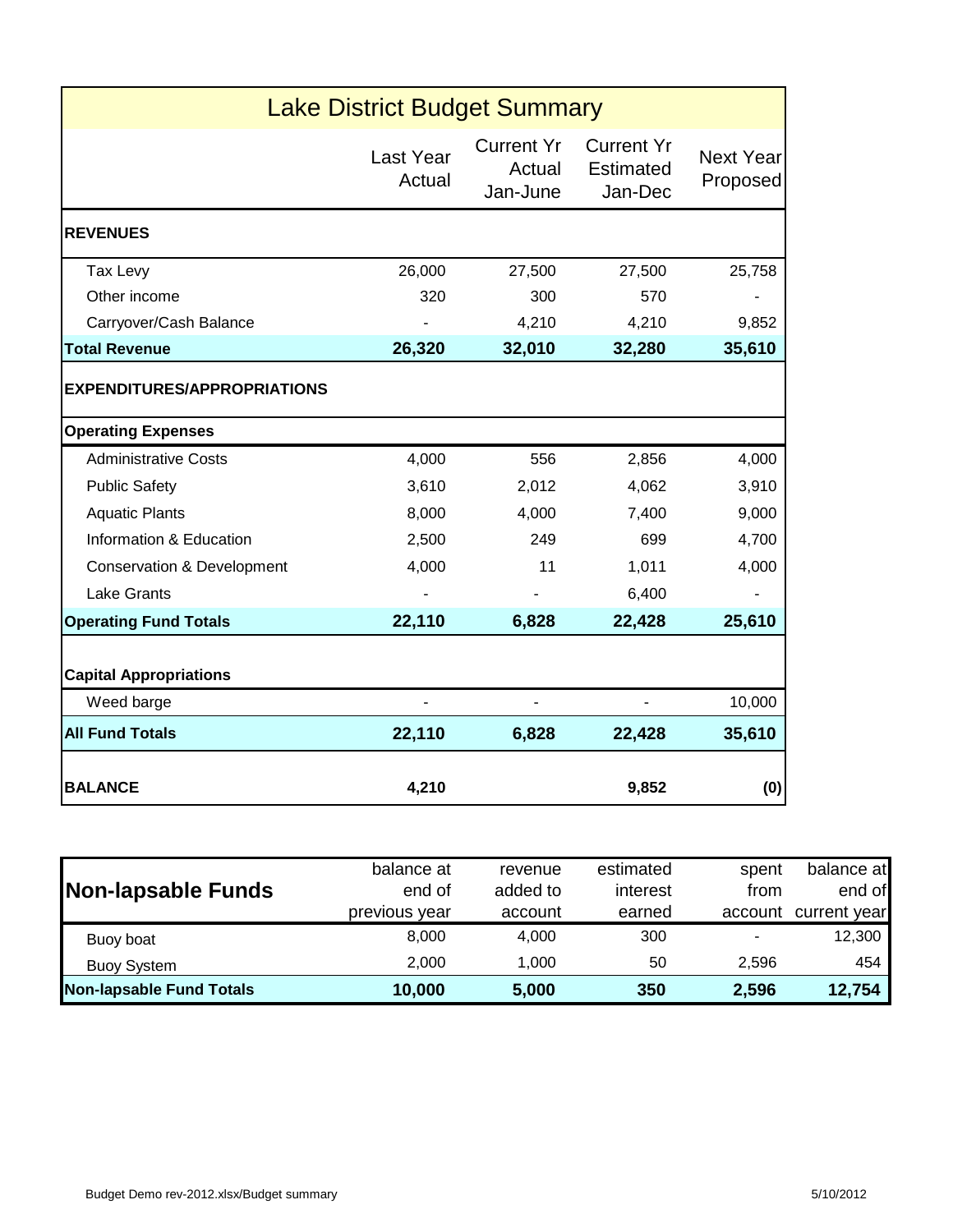#### Expense History and Budget Planning Worksheet

|    |                                          |                      |         |          |          | <b>Actual Expenses</b> |          |                          |               |           |           | <b>2011 thru</b> | 2011 total       | 2011 Budget              |              |
|----|------------------------------------------|----------------------|---------|----------|----------|------------------------|----------|--------------------------|---------------|-----------|-----------|------------------|------------------|--------------------------|--------------|
|    |                                          | 2000-01              | 2001-02 | 2002-03  | 2003-04  | 2004-05                | 2005-06  | 2006-07                  | $2007 - 08^5$ | 2009      | 2010      | $31$ -May        | <b>Projected</b> | <b>Budgeted</b>          | status $+/-$ |
|    | <b>Administration and Operations</b>     |                      |         |          |          |                        |          |                          |               |           |           |                  |                  | 9,250                    | 6,737        |
|    | Insurance                                | (1, 289)             | (2,707) | (1,505)  | (1,500)  | (1,505)                | (1,505)  | (1,217)                  | (1,217)       | (1,310)   | (1, 193)  |                  | (1,200)          | 1,750                    | 550          |
|    | Legal                                    | $(1,983)^{^{\circ}}$ |         |          |          |                        |          |                          |               | (1,634)   | (5, 729)  |                  |                  | 5,000                    | 5,000        |
|    | Postage & Advertising <sup>2</sup>       | (1,034)              | (265)   | (24)     | (24)     | (198)                  | (160)    | (995)                    | (2,070)       | (1,008)   | (921)     | (255)            | (737)            | 1,750                    | 1,013        |
|    | <b>Office Supplies &amp; Secretarial</b> | (1,045)              | (443)   | (495)    | (498)    | (575)                  | (561)    | (721)                    | (878)         | (796)     | (810)     | (326)            | (576)            | 750                      | 174          |
|    | <b>Information and Education</b>         |                      |         |          |          |                        |          |                          |               |           |           |                  |                  | 9,250                    | 5,342        |
|    | Lake Organization Dues & Contributions   | (275)                | (550)   | (630)    | (330)    | (330)                  | (880)    | (830)                    | (880)         | (380)     | (330)     | (150)            | (480)            | 1,000                    | 520          |
|    | Conferences & Seminars                   | (944)                | (718)   | (609)    | (83)     | (1,486)                | (1, 297) | (671)                    | (190)         | (745)     | (940)     | (433)            | (577)            | 2,000                    | 1,423        |
|    | DPL Newsletter <sup>2</sup>              | (927)                | (1,634) | (2,326)  | (2, 393) | (2,830)                | (1,661)  | (1, 389)                 | (1, 923)      | (1,231)   | (1,936)   | (680)            | (1,580)          | 2,000                    | 420          |
|    | Publications, other I & E Material       |                      |         |          |          | (882)                  |          |                          | (488)         | (1,060)   | (1,969)   | (970)            | (1, 270)         | 4000                     | 2,730        |
|    | Adopt-A-Lake Program                     |                      |         | $\sim$   | (1,000)  | (1,000)                | (1, 120) | $\overline{\phantom{a}}$ | (399)         | (248)     | (198)     |                  |                  | 250                      | 250          |
|    | Lake Management                          |                      |         |          |          |                        |          |                          |               |           |           |                  |                  | 43,000                   | 22,448       |
|    | <b>Aquatic Plant Management</b>          | (95)                 | (4,063) | (5, 327) | (3,580)  | (7, 204)               | (8,402)  | (9, 139)                 | (21, 424)     | (20, 152) | (17, 537) | (12, 404)        | (13,904)         | 36,680                   | 22,776       |
|    | Fish Stocking Contribution to PLSC       | (1,000)              | (500)   | (500)    | (500)    | (500)                  | (500)    | (500)                    |               |           |           |                  |                  | $\overline{\phantom{a}}$ |              |
|    | Lake Consultant & Expenses $^3$          | (800)                |         |          |          |                        |          |                          |               |           | (7, 302)  | (440)            | (440)            | 7,000                    | 6,560        |
| m) | Water Quality Testing                    | (3, 180)             | (4,030) | (6,868)  | (4, 530) | (5, 160)               | (5, 420) | (1, 180)                 | (5,400)       | (6, 139)  | (6,501)   |                  | (6,208)          | 6,000                    | (208)        |
|    | <b>Contingency (new in 2009)</b>         |                      |         |          |          |                        |          |                          |               | (1,700)   | $\sim$    |                  |                  | 5,050                    | 5,050        |

#### Budget Preparation Notes:

The District board of commissioners takes each Budget Category and breaks it into "project areas" (lettered 'a' through 'm' in the table) to help plan our spending for the coming year. These are all estimates or best guesses based on what has happened in the past and what we think will happen in the coming year. We try to keep these estimates as tight as possible, but still allow some room for unforeseen expenses.

After the commissioners decide on what amounts to put into each project area, they are added together by Budget Category. Combining the projects within a Category makes the money within each category more fluid and allows the board more flexibility to deal with unexpected events. At the Annual Meeting, you, as members of the Lake District, are asked to vote on the main Budget Categories as well as any project that has a cost of \$10,000 or more [i.e. Aquatic Plant Management].

Footnotes:

1. Legal expenses related to our wetland purchase. In the future these will come out of the Wetland Fund.

2. Postage for the newsletter was formerly part of the Newsletter project; it now comes under postage.

3. Consultant expenses for Aquatic Plant Management fall under Aquatic Plant Management.

4. For many years the District participated in the USGS water quality monitoring program which was 75% funded by a DNR grant. This grant is no longer available to us, but we are still in the USGS program because of the high quality of their work and consistency with our previous testing.

5. 2007-08 was an 18 month 'year' as we changed to a calendar fiscal year. Any differences were mostly reflected in postage & newsletters for 2 extra meetings.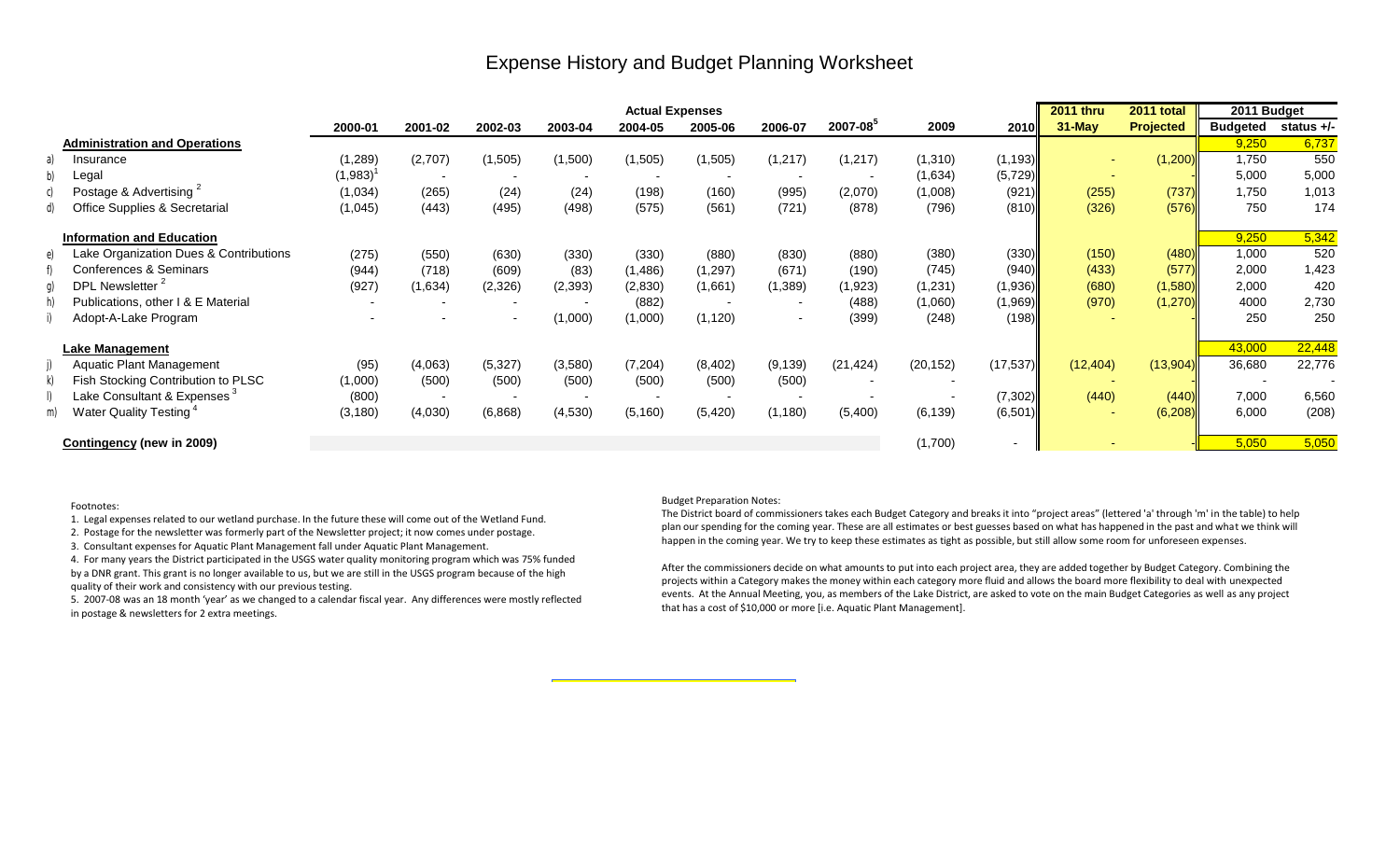#### Lake District Expenses Worksheet

| <b>Date</b> | <b>Amount</b> | <b>Description</b>       | <b>Admin</b> | <b>Public</b><br><b>Safety</b> | <b>Aquatic</b><br><b>Plants</b> | 1 & E | <b>Conserv /</b><br><b>Develop</b> | <b>Grants</b> | <b>Capital</b><br>Fund 1 | <b>Capital</b><br><b>Fund 2</b> |  |
|-------------|---------------|--------------------------|--------------|--------------------------------|---------------------------------|-------|------------------------------------|---------------|--------------------------|---------------------------------|--|
|             |               |                          |              |                                |                                 |       |                                    |               |                          |                                 |  |
|             |               |                          |              |                                |                                 |       |                                    |               |                          |                                 |  |
|             |               |                          |              |                                |                                 |       |                                    |               |                          |                                 |  |
|             |               |                          |              |                                |                                 |       |                                    |               |                          |                                 |  |
|             |               |                          |              |                                |                                 |       |                                    |               |                          |                                 |  |
|             |               |                          |              |                                |                                 |       |                                    |               |                          |                                 |  |
|             |               |                          |              |                                |                                 |       |                                    |               |                          |                                 |  |
|             |               |                          |              |                                |                                 |       |                                    |               |                          |                                 |  |
|             |               |                          |              |                                |                                 |       |                                    |               |                          |                                 |  |
|             |               |                          |              |                                |                                 |       |                                    |               |                          |                                 |  |
|             |               |                          |              |                                |                                 |       |                                    |               |                          |                                 |  |
|             |               |                          |              |                                |                                 |       |                                    |               |                          |                                 |  |
|             |               |                          |              |                                |                                 |       |                                    |               |                          |                                 |  |
|             |               |                          |              |                                |                                 |       |                                    |               |                          |                                 |  |
|             |               |                          |              |                                |                                 |       |                                    |               |                          |                                 |  |
|             |               |                          |              |                                |                                 |       |                                    |               |                          |                                 |  |
|             |               |                          |              |                                |                                 |       |                                    |               |                          |                                 |  |
|             |               | Total spent to date      |              |                                |                                 |       |                                    |               |                          |                                 |  |
|             |               | <b>Current Budget</b>    |              |                                |                                 |       |                                    |               |                          |                                 |  |
|             |               | <b>Balance remaining</b> |              |                                |                                 |       |                                    |               |                          |                                 |  |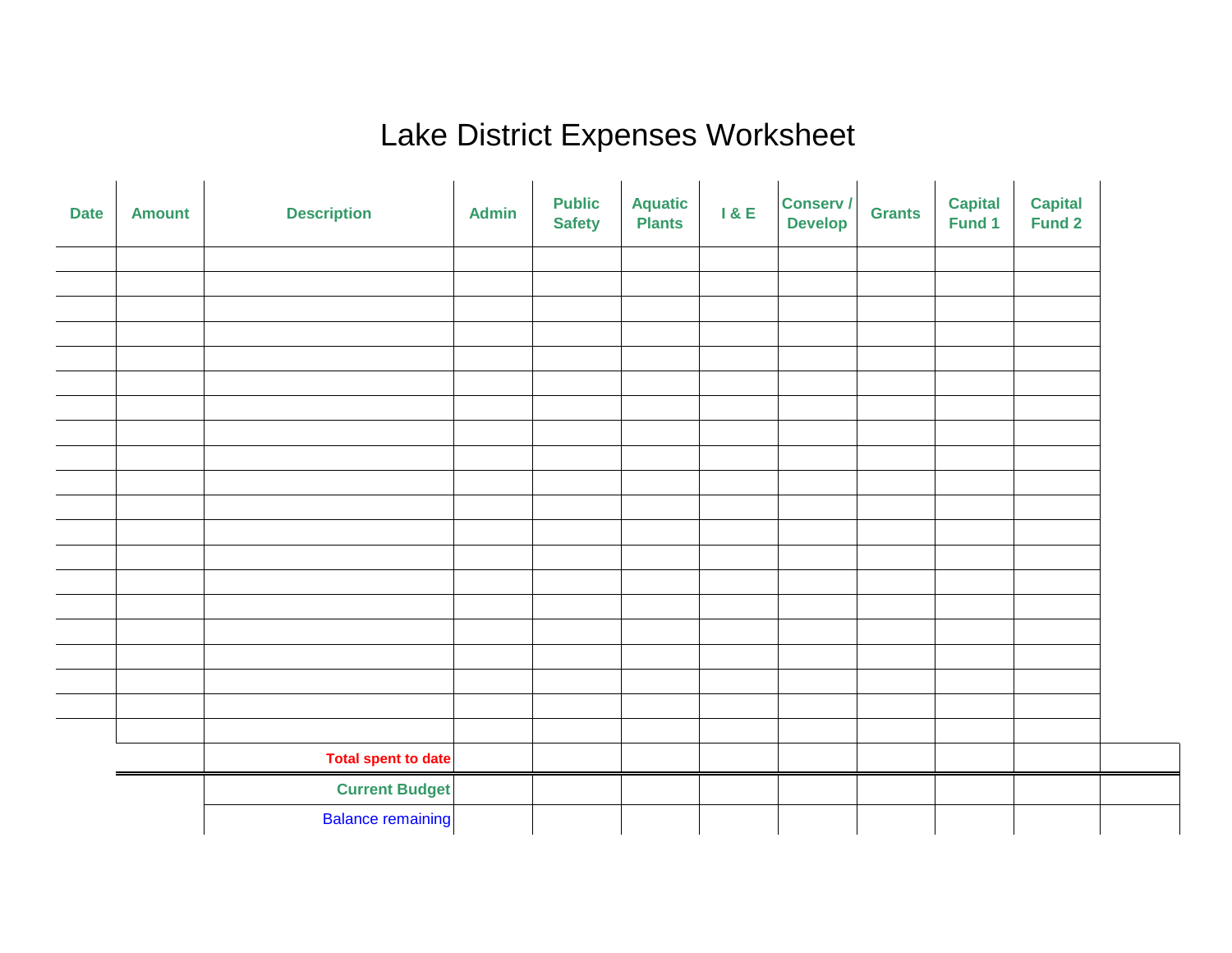## Lake District Expenditures YTD

| <b>Date</b> | <b>Amount</b> | <b>Description</b>                   | <b>Admin</b> | <b>Public</b><br><b>Safety</b> | <b>Aquatic</b><br><b>Plants</b> | 1 & E    | <b>Conserv /</b><br><b>Develop</b> | <b>Grants</b> | <b>Boat</b><br><b>Fund</b> | <b>Buoy Fund</b> |           |
|-------------|---------------|--------------------------------------|--------------|--------------------------------|---------------------------------|----------|------------------------------------|---------------|----------------------------|------------------|-----------|
| 1-Jan       | 4,000.00      | transfer to non-lapsable fund, boat  |              |                                |                                 |          |                                    |               | 4,000.00                   |                  |           |
| 1-Jan       | 1,000.00      | transfer to non-lapsable fund, buoys |              |                                |                                 |          |                                    |               |                            | 1,000.00         |           |
| 23-Jan      | 11.00         | Kenosha County (purchase land)       |              |                                |                                 |          | 11.00                              |               |                            |                  |           |
| 27-Feb      | 250.00        | WAL - dues                           | 250.00       |                                |                                 |          |                                    |               |                            |                  |           |
| 27-Feb      | 7.38          | personal prop                        | 7.38         |                                |                                 |          |                                    |               |                            |                  |           |
| 13-Apr      | 249.04        | lake convention reimburse            |              |                                |                                 | 249.04   |                                    |               |                            |                  |           |
| 14-Apr      | 200.00        | WAL - legal action fund              | 200.00       |                                |                                 |          |                                    |               |                            |                  |           |
| 14-Apr      | 99.00         | software                             | 99.00        |                                |                                 |          |                                    |               |                            |                  |           |
| 11-May      | 243.75        | Kuens All Season (buoys)             |              |                                |                                 |          |                                    |               |                            | 243.75           |           |
| 11-May      | 1,200.00      | Buoy Boys, install buoys             |              | 1,200.00                       |                                 |          |                                    |               |                            |                  |           |
| 8-Jun       | 286.34        | True Value (misc supplies)           |              |                                |                                 |          |                                    |               |                            | 286.34           |           |
| 8-Jun       | 812.00        | United Canvas (cover, buoy boat)     |              | 812.00                         |                                 |          |                                    |               |                            |                  |           |
| $13 -$ Jul  | 1,772.70      | Smith & Nephew Rolyan (buoys)        |              |                                |                                 |          |                                    |               |                            | 1,772.70         |           |
| $13 -$ Jul  | 34.80         | Lumber Co. (misc.)                   |              |                                |                                 |          |                                    |               |                            | 34.80            |           |
| $13 -$ Jul  | 59.86         | True Value (misc supplies)           |              |                                |                                 |          |                                    |               |                            | 59.86            |           |
| 23-Jul      | 18.29         | True Value (buoy repair)             |              |                                |                                 |          |                                    |               |                            | 18.29            |           |
| 10-Aug      | 4,000.00      | Village Public Works (weed pickup)   |              |                                | 4,000.00                        |          |                                    |               |                            |                  |           |
| 10-Aug      | 120.00        | buoy repair                          |              |                                |                                 |          |                                    |               |                            | 120.00           |           |
| $10$ -Aug   | 60.00         | Lumber Co. (poly rope)               |              |                                |                                 |          |                                    |               |                            | 60.00            |           |
|             |               |                                      |              |                                |                                 |          |                                    |               |                            |                  |           |
|             | 14,424.16     | <b>Total spent to date</b>           | 556.38       | 2,012.00                       | 4,000.00                        | 249.04   | 11.00                              |               | 4,000.00                   | 3,595.74         | 14,424.16 |
|             |               | <b>Current Budget</b>                | 4,000.00     | 3,610.00                       | 9,000.00                        | 3,700.00 | 5,000.00                           | 6,400.00      | 4,000.00                   | 1,000.00         | 31,710.00 |
|             |               | <b>Balance remaining</b>             | 3,443.62     | 1,598.00                       | 5,000.00                        | 3,450.96 | 4,989.00                           | 6,400.00      | ÷                          | (2,595.74)       | 17,285.84 |

## Expenses Anticipated Before Year End

| <b>Date</b> | <b>Amount</b> | <b>Description</b>                                   | <b>Admin</b> | <b>Public</b><br><b>Safety</b> | <b>Aquatic</b><br><b>Plants</b> | 18E      | <b>Conserv/</b><br><b>Develop</b> | <b>Grants</b>            | <b>Boat</b><br><b>Fund</b> | <b>Buoy Fund</b> |           |
|-------------|---------------|------------------------------------------------------|--------------|--------------------------------|---------------------------------|----------|-----------------------------------|--------------------------|----------------------------|------------------|-----------|
|             | 300.00        | legal fees                                           | 300.00       |                                |                                 |          |                                   |                          |                            |                  |           |
|             | 1,500.00      | annual meeting costs                                 | 1,500.00     |                                |                                 |          |                                   |                          |                            |                  |           |
|             | 750.00        | sign repair                                          |              | 750.00                         |                                 |          |                                   |                          |                            |                  |           |
|             | 400.00        | meeting reimbursement                                |              |                                |                                 | 400.00   |                                   |                          |                            |                  |           |
|             | 3,400.00      | aquatic plant treatment                              |              |                                | 3,400.00                        |          |                                   |                          |                            |                  |           |
|             | 1,000.00      | fish stocking                                        |              |                                |                                 |          | 1,000.00                          |                          |                            |                  |           |
|             | 6,400.00      | USGS grant                                           |              |                                |                                 |          |                                   | 6,400.00                 |                            |                  |           |
|             | 1,200.00      | Buoy Boys salary, remove buoys                       |              | 1,200.00                       |                                 |          |                                   |                          |                            |                  |           |
|             | 100.00        | maintenance bouy tender                              |              | 100.00                         |                                 |          |                                   |                          |                            |                  |           |
|             |               |                                                      |              |                                |                                 |          |                                   |                          |                            |                  |           |
|             | 15,050.00     | <b>Remaining Expenses 7/1 - 12/31</b>                | 1,800.00     | 2,050.00                       | 3,400.00                        | 400.00   | 1,000.00                          | 6,400.00                 |                            | ۰                | 15,050.00 |
|             |               | <b>Total Projected Year End Expenses</b>             | 2,356.38     | 4,062.00                       | 7,400.00                        | 649.04   | 1,011.00                          | 6,400.00                 | 4,000.00                   | 3,595.74         | 29,474.16 |
|             |               | <b>Projected Year End</b><br><b>Account Balances</b> | 1,643.62     | (452.00)                       | 1,600.00                        | 3,050.96 | 3,989.00                          | $\overline{\phantom{a}}$ | ٠                          | (2,595.74)       | 9,831.58  |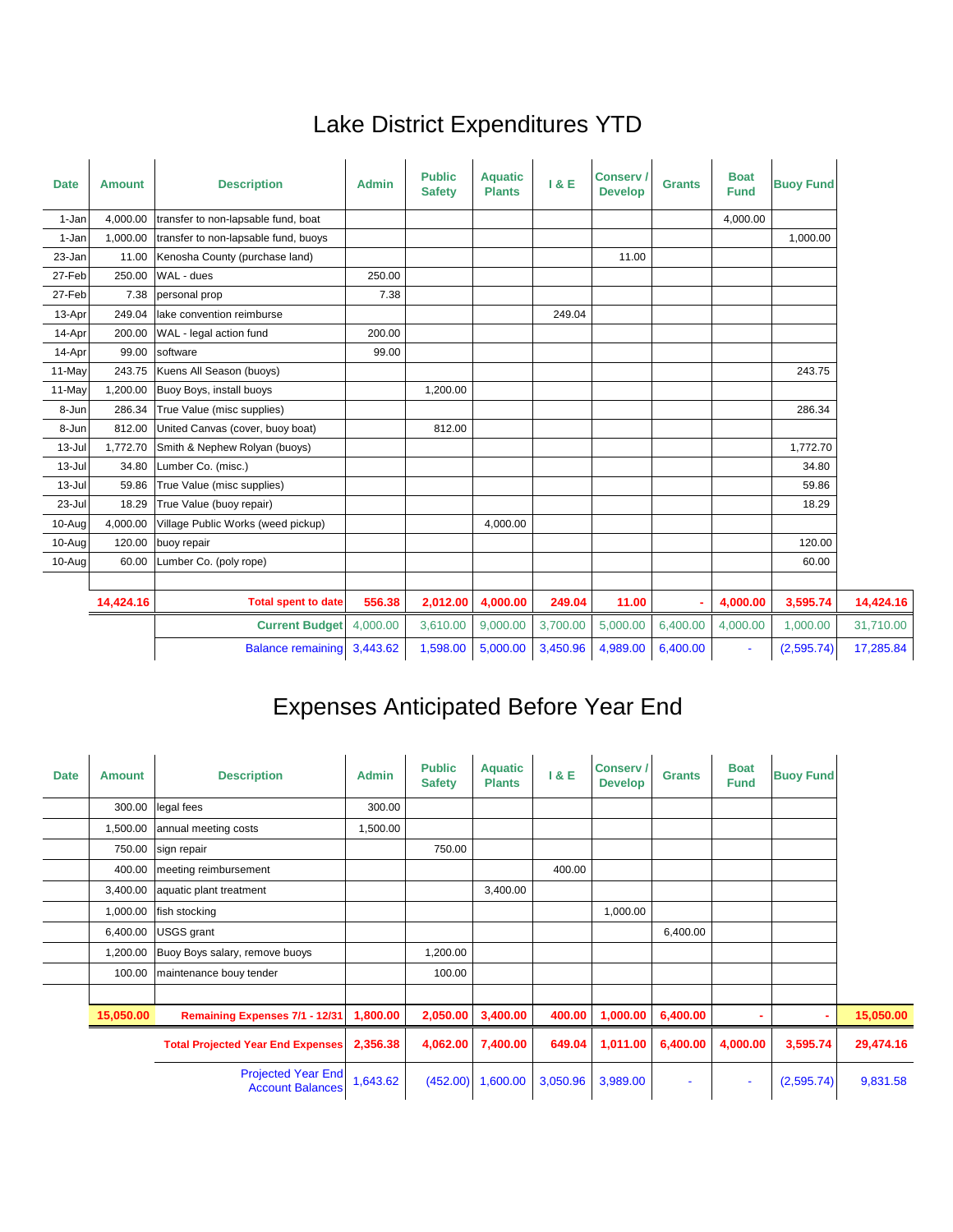| 2011 Actual Expenses & Income YTD                                             |              |                         |                      |                        |                                                                      |             | <b>Administrative and Operations</b> | Budget = $9,250$     |                                                       |                                                                                            |                       | <b>Information and Education</b><br>Budget = $9,250$ |                                |                         |                                      |                                                                   | <b>Lake Management Plan and</b><br>Technical Studies; Budget = 43,000 |                  | <b>Contingen</b><br>$cy = 5,050$ | <b>Income</b><br>26,000             |
|-------------------------------------------------------------------------------|--------------|-------------------------|----------------------|------------------------|----------------------------------------------------------------------|-------------|--------------------------------------|----------------------|-------------------------------------------------------|--------------------------------------------------------------------------------------------|-----------------------|------------------------------------------------------|--------------------------------|-------------------------|--------------------------------------|-------------------------------------------------------------------|-----------------------------------------------------------------------|------------------|----------------------------------|-------------------------------------|
| June 6, 2011                                                                  | ck #         | debit                   | credit               | balance                |                                                                      |             |                                      | stage &<br>vertising | ∞<br><u>යි</u><br>Suppl<br>tarial<br>Office<br>Secret | s &<br>ributions<br>Organiz<br>$\overline{a}$ $\overline{b}$ $\overline{c}$ $\overline{c}$ | onferences<br>eminars | $\frac{5}{2}$                                        | Vebsite, other<br>& E Material | Adopt-A-Lake<br>Program | Plant<br>iment<br>Aquatic<br>Managel | n Stocking<br>tribution To<br>ntsmen Club<br>Eish<br>Cont<br>Spor |                                                                       | $\bar{\sigma}$ ය | Contingency<br>Discretionay      | evenue<br>income<br>Tax Ro<br>other |
| fiscal year opening balance<br>1-Jan-11                                       |              |                         |                      | 21,351.73              | beginning balance                                                    |             |                                      |                      |                                                       |                                                                                            |                       |                                                      |                                |                         |                                      |                                                                   |                                                                       |                  |                                  |                                     |
| WDNR grant advance<br>5-Jan-11                                                |              |                         | 6,679.92             | 28,031.65              | AIS grant #???, advance on \$21,295                                  |             |                                      |                      |                                                       |                                                                                            |                       |                                                      |                                |                         |                                      |                                                                   |                                                                       |                  |                                  | 6,679.92                            |
| <b>County Lakes Assoc</b><br>6-Jan-11                                         | 1889         | (50.00)                 |                      | 27,981.65              | annual membership                                                    |             |                                      |                      |                                                       | (50.00)                                                                                    |                       |                                                      |                                |                         |                                      |                                                                   |                                                                       |                  |                                  |                                     |
| <b>WAL Legal Fund</b><br>6-Jan-11                                             | 1890         | (100.00)                |                      | 27,881.65              | donation to Wis. Assoc of Lakes                                      |             |                                      |                      |                                                       | (100.00)                                                                                   |                       |                                                      |                                |                         |                                      |                                                                   |                                                                       |                  |                                  |                                     |
| <b>Associated Bank</b><br>$6 - Jan-11$<br>Ima Typist<br>15-Jan-11             | 1891<br>1892 | (10,000.00)<br>(100.00) |                      | 17,881.65<br>17,781.65 | purchase CD per Oct 2010 quarterly<br>secretary, January 7 quarterly |             |                                      |                      | (100.00)                                              |                                                                                            |                       |                                                      |                                |                         |                                      |                                                                   |                                                                       |                  |                                  |                                     |
| 31-Jan-11 Deposit                                                             |              |                         | 6,028.47             | 23,810.12              | Town 1 taxes                                                         |             |                                      |                      |                                                       |                                                                                            |                       |                                                      |                                |                         |                                      |                                                                   |                                                                       |                  |                                  | 6,028.47                            |
| 31-Jan-11 Deposit                                                             |              |                         | 1,551.29             | 25,361.41              | Town 2 taxes                                                         |             |                                      |                      |                                                       |                                                                                            |                       |                                                      |                                |                         |                                      |                                                                   |                                                                       |                  |                                  | 1,551.29                            |
| 31-Jan-11 Deposit                                                             |              |                         | 661.82               | 26,023.23              | Town 3 taxes                                                         |             |                                      |                      |                                                       |                                                                                            |                       |                                                      |                                |                         |                                      |                                                                   |                                                                       |                  |                                  | 661.82                              |
| Deposit<br>14-Feb-11                                                          |              |                         | 37.28                | 26,060.51              | Town 1 taxes                                                         |             |                                      |                      |                                                       |                                                                                            |                       |                                                      |                                |                         |                                      |                                                                   |                                                                       |                  |                                  | 37.28                               |
| <b>Friendly Business Forms</b><br>15-Feb-11                                   | 1893         | (441.88)                |                      | 25,618.63              | April newsletter/mtg notice printing<br>Town 1 taxes                 |             |                                      |                      |                                                       |                                                                                            |                       | (441.88)                                             |                                |                         |                                      |                                                                   |                                                                       |                  |                                  | 5,874.55                            |
| 21-Feb-11 Deposit<br>Deposit<br>21-Feb-11                                     |              |                         | 5,874.55<br>1,726.35 | 31,493.18<br>33,219.53 | Town 2 taxes                                                         |             |                                      |                      |                                                       |                                                                                            |                       |                                                      |                                |                         |                                      |                                                                   |                                                                       |                  |                                  | 1,726.35                            |
| 21-Feb-11<br>Deposit                                                          |              |                         | 438.08               | 33,657.61              | Town 3 taxes                                                         |             |                                      |                      |                                                       |                                                                                            |                       |                                                      |                                |                         |                                      |                                                                   |                                                                       |                  |                                  | 438.08                              |
| <b>US Postal Service</b><br>14-Mar-11                                         | 1894         | (140.80)                |                      | 33,516.81              | April newsletter postage                                             |             |                                      | (140.80)             |                                                       |                                                                                            |                       |                                                      |                                |                         |                                      |                                                                   |                                                                       |                  |                                  |                                     |
| <b>Environmental Protection Corp</b><br>19-Mar-11                             | 1895         | (220.00)                |                      | 33,296.81              | hired to write grant for boat launch                                 |             |                                      |                      |                                                       |                                                                                            |                       |                                                      |                                |                         |                                      |                                                                   | (220.00)                                                              |                  |                                  |                                     |
| <b>Wisconsin DNR</b><br>19-Mar-11                                             | 1896         | (270.00)                |                      | 33,026.81              | AIS permit to treat weeds                                            |             |                                      |                      |                                                       |                                                                                            |                       |                                                      |                                |                         | (270.00)                             |                                                                   |                                                                       |                  |                                  |                                     |
| transfer to Wetland Fund<br>30-Mar-11                                         | <b>EFT</b>   | (3,000.00)              |                      | 30,026.81              | per 2010 annual meeting                                              |             |                                      |                      |                                                       |                                                                                            |                       |                                                      |                                |                         |                                      |                                                                   |                                                                       |                  |                                  |                                     |
| 2-Apr-11 Ima Typist                                                           | 1897         | (100.00)                |                      | 29,926.81              | Secretary 1April, 2011                                               |             |                                      |                      | (100.00)                                              |                                                                                            |                       |                                                      |                                |                         |                                      |                                                                   |                                                                       |                  |                                  |                                     |
| Web Guru, Inc.<br>7-Apr-11<br>30-Apr-11<br>board member                       | 1898<br>1899 | (970.00)<br>(433.36)    |                      | 28,956.81<br>28,523.45 | Web maintenance<br>Lakes convention                                  |             |                                      |                      |                                                       |                                                                                            | (433.36)              |                                                      | (970.00)                       |                         |                                      |                                                                   |                                                                       |                  |                                  |                                     |
| 2-May-11 Environmental Protection Corp                                        | 1900         | (220.00)                |                      | 28,303.45              | Town 1 declined to pay their share                                   |             |                                      |                      |                                                       |                                                                                            |                       |                                                      |                                |                         |                                      |                                                                   | (220.00)                                                              |                  |                                  |                                     |
| 2-May-11 Friendly Business Forms                                              | 1901         | (238.44)                |                      | 28,065.01              | June newsletter printing                                             |             |                                      |                      |                                                       |                                                                                            |                       | (238.44)                                             |                                |                         |                                      |                                                                   |                                                                       |                  |                                  |                                     |
| 2-May-11 Postmaster                                                           | 1902         | (26.00)                 |                      | 28,039.01              | 1 year PO Box rental                                                 |             |                                      |                      | (26.00)                                               |                                                                                            |                       |                                                      |                                |                         |                                      |                                                                   |                                                                       |                  |                                  |                                     |
| 4-May-11 Deposit                                                              |              |                         | 174.66               | 28,213.67              | Town 1 taxes                                                         |             |                                      |                      |                                                       |                                                                                            |                       |                                                      |                                |                         |                                      |                                                                   |                                                                       |                  |                                  | 174.66                              |
| 4-May-11 Deposit                                                              |              |                         | 24.75                | 28,238.42              | Town 3 taxes                                                         |             |                                      |                      |                                                       |                                                                                            |                       |                                                      |                                |                         |                                      |                                                                   |                                                                       |                  |                                  | 24.75                               |
| 4-May-11 Deposit                                                              |              |                         | 70.04                |                        | 28,308.46 Town 2 taxes                                               |             |                                      |                      |                                                       |                                                                                            |                       |                                                      |                                |                         |                                      |                                                                   |                                                                       |                  |                                  | 70.04                               |
| 4-May-11 Deposit<br>15-May-11 postage                                         | 1903         | (114.40)                | 975.00               | 29,283.46<br>29,169.06 | <b>DNR Grant</b><br>June newsletter                                  |             |                                      | (114.40)             |                                                       |                                                                                            |                       |                                                      |                                |                         |                                      |                                                                   |                                                                       |                  |                                  | 975.00                              |
| 4-Jun-11 Shape Changing Consultant                                            | 1904         | (12, 133.88)            |                      | 17,035.18              | <b>APM</b> treatment                                                 |             |                                      |                      |                                                       |                                                                                            |                       |                                                      |                                |                         | (12, 133.88)                         |                                                                   |                                                                       |                  |                                  |                                     |
| 10-Jun-11 Ima Typist                                                          | 1905         | (100.00)                |                      | 16,935.18              | secretary, June quarterly                                            |             |                                      |                      | (100.00)                                              |                                                                                            |                       |                                                      |                                |                         |                                      |                                                                   |                                                                       |                  |                                  |                                     |
|                                                                               |              |                         |                      |                        |                                                                      |             |                                      |                      |                                                       |                                                                                            |                       |                                                      |                                |                         |                                      |                                                                   |                                                                       |                  |                                  |                                     |
| <b>Checking Activity Totals to date</b>                                       |              | $(28,658.76)$ 24,242.21 |                      |                        |                                                                      |             |                                      |                      |                                                       |                                                                                            |                       |                                                      |                                |                         |                                      |                                                                   |                                                                       |                  |                                  |                                     |
|                                                                               |              |                         |                      |                        | <b>Expenses to date by Project Areas</b>                             | $\sim$      |                                      | (255.20)             | (326.00)                                              | (150.00)                                                                                   | (433.36)              | (680.32)                                             | (970.00)                       |                         | (12, 403.88)                         | $\sim$                                                            | (440.00)                                                              |                  |                                  |                                     |
|                                                                               |              |                         |                      |                        | <b>Revenue Allocation by Project</b>                                 | 1,750.00    | 5,000.00                             | 1,750.00             | 750.00                                                | 1,000.00                                                                                   | 2,000.00              | 2,000.00                                             | 4,000.00                       | 250.00                  | 25,500.00                            | $\sim$                                                            | 7,000.00                                                              | 6,000.00         | 5,050.00                         |                                     |
|                                                                               |              |                         |                      |                        | <b>Supplemental Project Funding</b>                                  |             |                                      |                      |                                                       |                                                                                            |                       |                                                      |                                |                         | 4,500.00                             |                                                                   |                                                                       |                  |                                  |                                     |
|                                                                               |              |                         |                      |                        | <b>DNR Grant Funding</b>                                             |             |                                      |                      |                                                       |                                                                                            |                       |                                                      |                                |                         | 6,679.92                             |                                                                   |                                                                       |                  |                                  |                                     |
|                                                                               |              |                         |                      |                        | <b>Planned Funding by Project Area</b>                               | 1,750.00    | 5,000.00                             | 1,750.00             | 750.00                                                | 1,000.00                                                                                   | 2,000.00              | 2,000.00                                             | 4,000.00                       | 250.00                  | 36,679.92                            | $\sim$                                                            | 7,000.00                                                              | 6,000.00         | 5,050.00                         | 66,550.00                           |
| <b>Bills Pending or Anticipated Expenses / Income</b>                         |              |                         |                      |                        |                                                                      |             |                                      |                      |                                                       |                                                                                            |                       |                                                      |                                |                         |                                      |                                                                   |                                                                       |                  |                                  | <b>BUDGET</b>                       |
| <b>Friendly Business Forms</b><br><b>May-11</b>                               |              | (300.00)                |                      |                        | boating flyer printing                                               |             |                                      |                      |                                                       |                                                                                            |                       |                                                      | (300.00)                       |                         |                                      |                                                                   |                                                                       |                  |                                  |                                     |
| board member A<br>$Jun-11$                                                    |              | (144.00)                |                      |                        | convention & room (75+69)                                            |             |                                      |                      |                                                       |                                                                                            | (144.00)              |                                                      |                                |                         |                                      |                                                                   |                                                                       |                  |                                  |                                     |
| <b>WAL dues</b><br>$Jun-11$                                                   |              | (330.00)                |                      |                        | <b>Wisconsin Lakes Assoc dues</b>                                    |             |                                      |                      |                                                       | (330.00)                                                                                   |                       |                                                      |                                |                         |                                      |                                                                   |                                                                       |                  |                                  |                                     |
| <b>Insurance Co</b><br>$Jun-11$<br><b>Friendly Business Forms</b><br>$Jul-11$ |              | (1,200.00)<br>(450.00)  |                      |                        | district insurance renewal<br>Annual meeing notice                   | (1, 200.00) |                                      |                      |                                                       |                                                                                            |                       | (450.00)                                             |                                |                         |                                      |                                                                   |                                                                       |                  |                                  |                                     |
| $Jul-11$<br>Newspaper                                                         |              | (200.00)                |                      |                        | Annual meeing notice published                                       |             |                                      | (200.00)             |                                                       |                                                                                            |                       |                                                      |                                |                         |                                      |                                                                   |                                                                       |                  |                                  |                                     |
| $Jul-11$<br>postage                                                           |              | (141.00)                |                      |                        | annual meeting postage                                               |             |                                      | (141.00)             |                                                       |                                                                                            |                       |                                                      |                                |                         |                                      |                                                                   |                                                                       |                  |                                  |                                     |
| Wis DNR grant<br><b>Aug-11</b>                                                |              |                         | 2,500.00             |                        | plan update grant completed?                                         |             |                                      |                      |                                                       |                                                                                            |                       |                                                      |                                |                         |                                      |                                                                   |                                                                       |                  |                                  | 2,500.00                            |
| Ima Typist<br><b>Aug-11</b>                                                   |              | (100.00)                |                      |                        | secretary, Annual meeting                                            |             |                                      |                      | (100.00)                                              |                                                                                            |                       |                                                      |                                |                         |                                      |                                                                   |                                                                       |                  |                                  |                                     |
| Custodian<br><b>Aug-11</b>                                                    |              | (50.00)                 |                      |                        | School custodian; annual mtg                                         |             |                                      |                      | (50.00)                                               |                                                                                            |                       |                                                      |                                |                         |                                      |                                                                   |                                                                       |                  |                                  |                                     |
| <b>Friendly Business Forms</b><br><b>Sep-11</b>                               |              | (450.00)                |                      |                        | October newsletter                                                   |             |                                      |                      |                                                       |                                                                                            |                       | (450.00)                                             |                                |                         |                                      |                                                                   |                                                                       |                  |                                  |                                     |
| Sep-11<br>postage<br><b>Municipal Sewer Plant</b><br><b>Sep-11</b>            |              | (141.00)<br>(1,000.00)  |                      |                        | October notice postage<br>water testiing                             |             |                                      | (141.00)             |                                                       |                                                                                            |                       |                                                      |                                |                         |                                      |                                                                   |                                                                       | (1,000.00)       |                                  |                                     |
|                                                                               |              |                         |                      |                        |                                                                      |             |                                      |                      |                                                       |                                                                                            |                       |                                                      |                                |                         |                                      |                                                                   |                                                                       |                  |                                  |                                     |